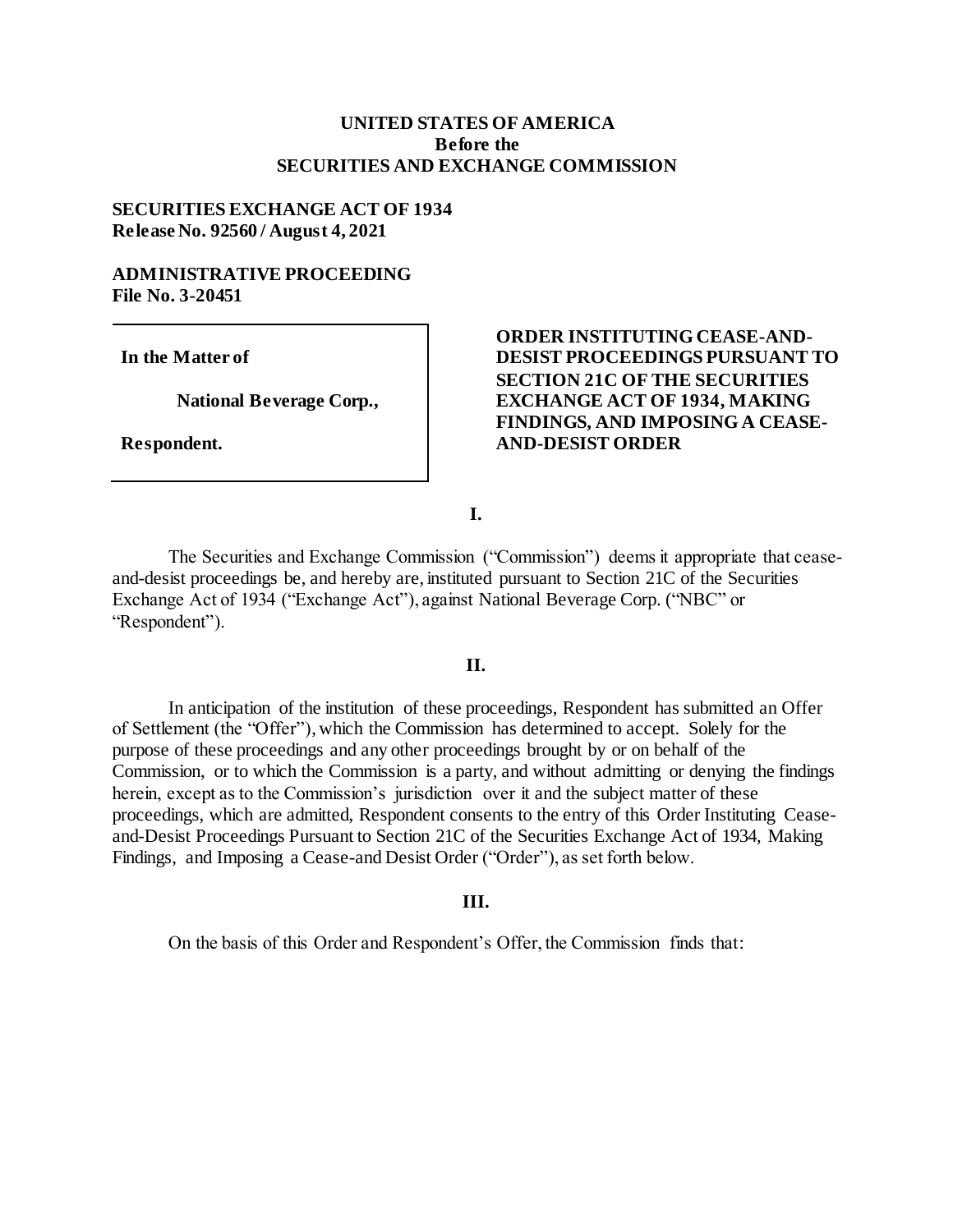#### **Summary**

1. From fiscal years 2016 through 2020, NBC did not adequately evaluate and disclose certain executive perquisites in its annual proxy statements related to the authorized but undisclosed use of an aircraft (the "Aircraft") by the Chief Executive Officer ("CEO") that was not integrally and directly related to his job duties. The Aircraft is jointly owned by NBC and NBC's management company (the "Management Company"), which is wholly owned by NBC's CEO. In connection with this conduct, NBC violated Sections 13(a) and 14(a) of the Exchange Act and Rules 12b-20, 13a-1, 13a-15(a), 14a-3, and 14a-9 thereunder.

#### **Respondent**

2. NBC, a Delaware corporation based in Fort Lauderdale, Florida, manufactures and distributes beverage products. NBC's stock is registered with the Commission pursuant to Section 12(b) of the Exchange Act. NBC's common stock trades on the NASDAQ Global Select Market. During the relevant period, NBC reported executive compensation in its annual proxy statements, incorporating that information by reference into its annual reports on Forms 10-K.

#### **Background on Perquisite Disclosure Requirements**

3. Section 14(a) of the Exchange Act makes it unlawful to solicit any proxy in respect of any security (other than an exempted security) registered pursuant to Section 12 of the Exchange Act in contravention of such rules and regulations as the Commission may prescribe. Rule 14a-3 prohibits issuers with securities registered pursuant to Section 12 of the Exchange Act from soliciting proxies without furnishing proxy statements containing the information specified in Schedule 14A, including executive compensation disclosures pursuant to Item 402 of Regulation S-K.

4. Item 402 of Regulation S-K requires disclosure in Forms 10-K of the total value of all perquisites and other personal benefits provided to named executive officers who receive at least \$10,000 worth of such items in a given year. Item 402 of Regulation S-K also requires identification of all perquisites and personal benefits by type, and quantification of any perquisite or personal benefit that exceeds the greater of \$25,000 or 10% of total perquisites. According to the Adopting Release, "an item is not a perquisite or personal benefit," and does not need to be reported, "if it is integrally and directly related to the performance of the executive's duties. Otherwise, an item is a perquisite or personal benefit if it confers a direct or indirect benefit that has a personal aspect, without regard to whether it may be provided for some business reason or for the convenience of the company, unless it is generally available on a non-discriminatory basis to all employees." *See* Commission's Executive Compensation and Related Person Disclosure Final Rule adopting release, Release Nos. 33-8732A; 34-54302A; IC-27444A; File No. S7-03-06 (August 29, 2006) (the "Adopting Release"). The Adopting Release also states that "the concept of a benefit that is 'integrally and directly related' to job performance is a narrow one," which "draws a critical distinction between an item that a company provides because the executive needs it to do the job, making it integrally and directly related to the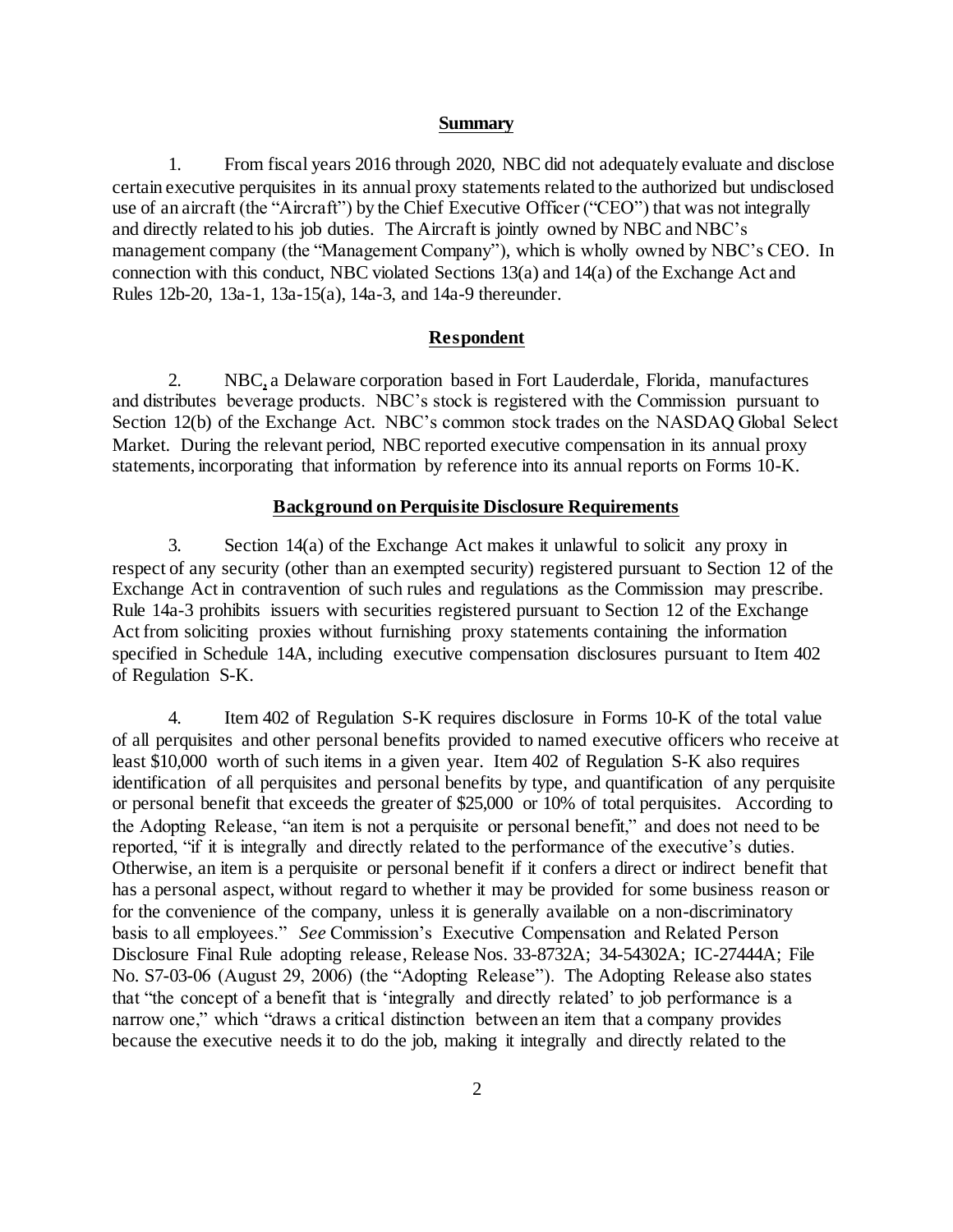performance of duties, and an item provided for some other reason, even where that other reason can involve both company benefit and personal benefit."

5. According to the Adopting Release, even where the company "has determined that an expense is an 'ordinary' or 'necessary' business expense for tax or other purposes or that an expense is for the benefit or convenience of the company," that determination "is not responsive to the inquiry as to whether the expense provides a perquisite or other personal benefit for disclosure purposes." Indeed, "business purpose or convenience does not affect the characterization of an item as a perquisite or personal benefit where it is not integrally and directly related to the performance by the executive of his or her job." The Adopting Release lists "commuting expenses (whether or not for the company's convenience or benefit)," "personal travel using vehicles owned or leased by the company," and "personal travel otherwise financed by the company" as examples requiring disclosure as perquisites or personal benefits under Item 402.

#### **NBC Failed to Disclose Certain Perquisite Compensation**

6. In its proxy statements filed with the Commission in 2016 through 2020, NBC stated that: "[t]he Company does not provide any additional perquisites to Executive Officers, other than a car allowance . . . The total of all perquisites to any Executive Officer did not equal or exceed \$10,000 for [the] Fiscal [year]." However, for the relevant period, NBC's CEO took trips on the Aircraft and charters that were financed by NBC, but not integrally and directly related to the CEO's job duties within the meaning of the Adopting Release and were not generally available on a non-discriminatory basis to all employees. These trips to domestic and foreign destinations included five trips in fiscal year 2016, eight in fiscal year 2017, seven in fiscal year 2018, six in fiscal year 2019, and seven in fiscal year 2020.

7. NBC understated its disclosed perquisites in its proxy statements, and by incorporation in its Forms 10-K, for fiscal years 2016 through 2020 because it did not disclose NBC's expenses for the CEO's trips on the Aircraft and charter flights that were not integrally and directly related to the CEO's job duties as part of the CEO's compensation. Specifically, NBC understated its CEO's other compensation by a total of approximately \$732,647 during the relevant period, including approximately: (1) \$148,902 in fiscal year 2016; (2) \$126,623 in fiscal year 2017; (3) \$137,850 in fiscal year 2018; (4) \$158,207 in fiscal year 2019, and (5) \$161,065 in fiscal year 2020.

#### **NBC Did Not Have Adequate Perquisite Disclosure Controls**

8. NBC did not have controls or procedures in place to identify and analyze potential perquisites for disclosure in its proxy statements and Forms 10-K for fiscal years 2016 through 2020. NBC did not track or analyze whether flights taken by the CEO were integrally and directly related to the CEO's job duties, and failed to disclose as compensation the costs of certain flights that should have been disclosed pursuant to Item 402 of Regulation S-K. Additionally, NBC did not train employees in key roles, including those tasked with drafting the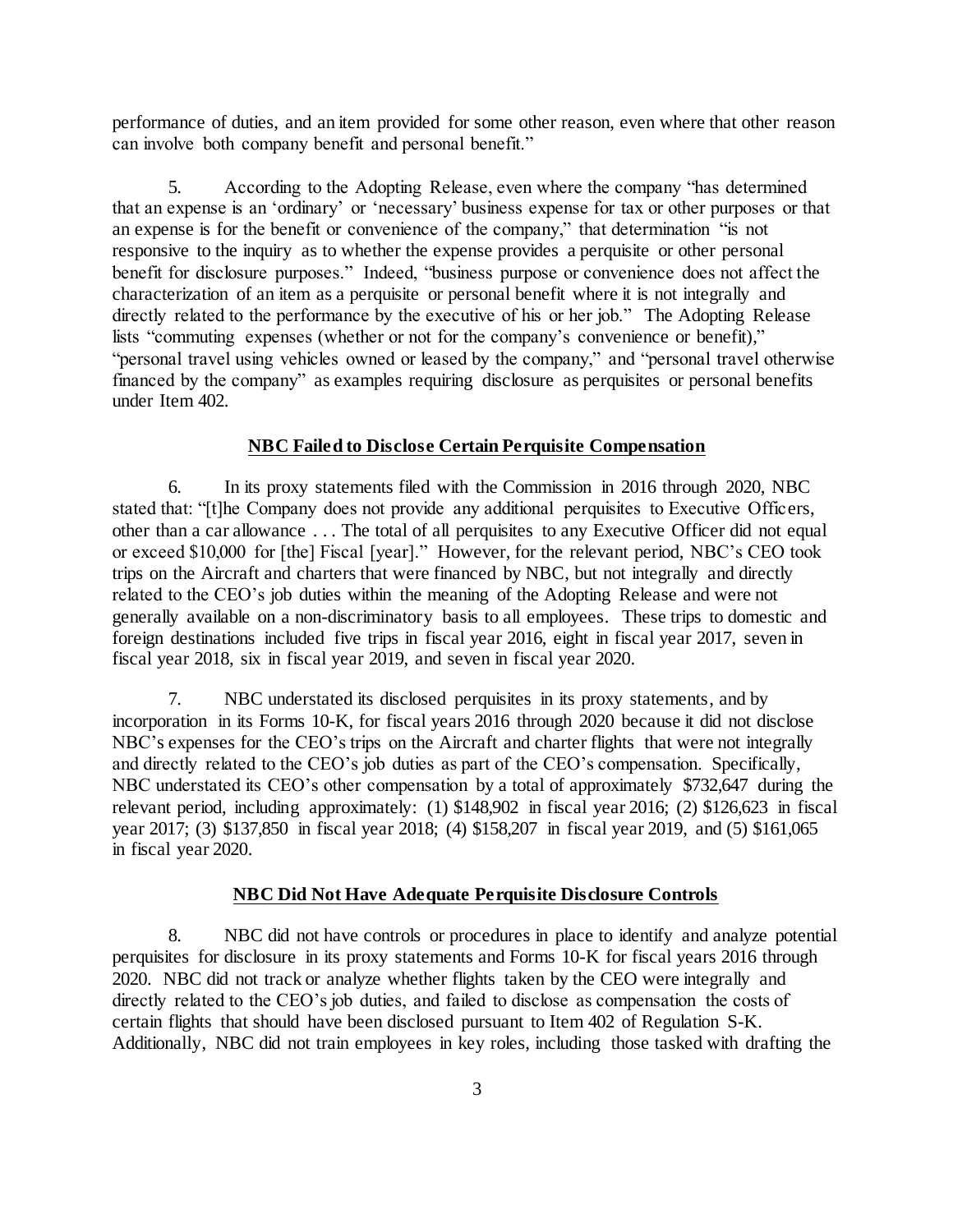Compensation Discussion & Analysis section of the proxy statement and compiling the executive compensation tables, so that perquisites were adequately identified for analysis and, where appropriate, disclosed.

#### **Violations**

9. As a result of the conduct described above, NBC violated Section 13(a) of the Exchange Act and Rule 13a-15(a) thereunder, which require every issuer of a security registered pursuant to Section 12 of the Exchange Act to maintain disclosure controls and procedures designed to ensure that information required to be disclosed by the issuer is included in the reports that it files.<sup>1</sup>

10. As a result of the conduct described above, NBC violated Section 13(a) of the Exchange Act and Rules 13a-1 and 12b-20 thereunder, which require every issuer of a security registered pursuant to Section 12 of the Exchange Act to file with the Commission information, documents, and annual reports as the Commission may require, and mandate that periodic reports contain such further material information as may be necessary to make the required statements not misleading.

11. As a result of the conduct described above, NBC violated Section 14(a) of the Exchange Act and Rule 14a-3 thereunder, which prohibit the use of proxy statements omitting information required to be included by Schedule 14A, including executive compensation disclosures pursuant to Item 402 of Regulation S-K, and Rule 14a-9, which prohibits the use of proxy statements containing materially false or misleading statements or omissions.

## **IV.**

In view of the foregoing, the Commission deems it appropriate*,* to impose the sanctions agreed to in Respondent NBC's Offer.

Accordingly, it is hereby ORDERED that:

l

A. pursuant to Section 21C of the Exchange Act, Respondent NBC cease and desist from committing or causing any violations and any future violations of Sections 13(a) and 14(a) of the Exchange Act and Rules 12b-20, 13a-1, 13a-15(a), 14a-3, and 14a-9 thereunder.

<sup>&</sup>lt;sup>1</sup> Rule 13a-15(e) defines "disclosure controls and procedures" as "controls and other procedures of an issuer that are designed to ensure that information required to be disclosed by the issuer in the reports that it files or submits under the [Exchange] Act … is recorded, processed, summarized and reported, within the time periods specified in the Commission's rules and forms. Disclosure controls and procedures include, without limitation, controls and procedures designed to ensure that information required to be disclosed by an issuer in the reports that it files or submits under the [Exchange] Act is accumulated and communicated to the issuer's management, including its principal executive and principal financial officers, or persons performing similar functions, as appropriate to allow timely decisions regarding required disclosures."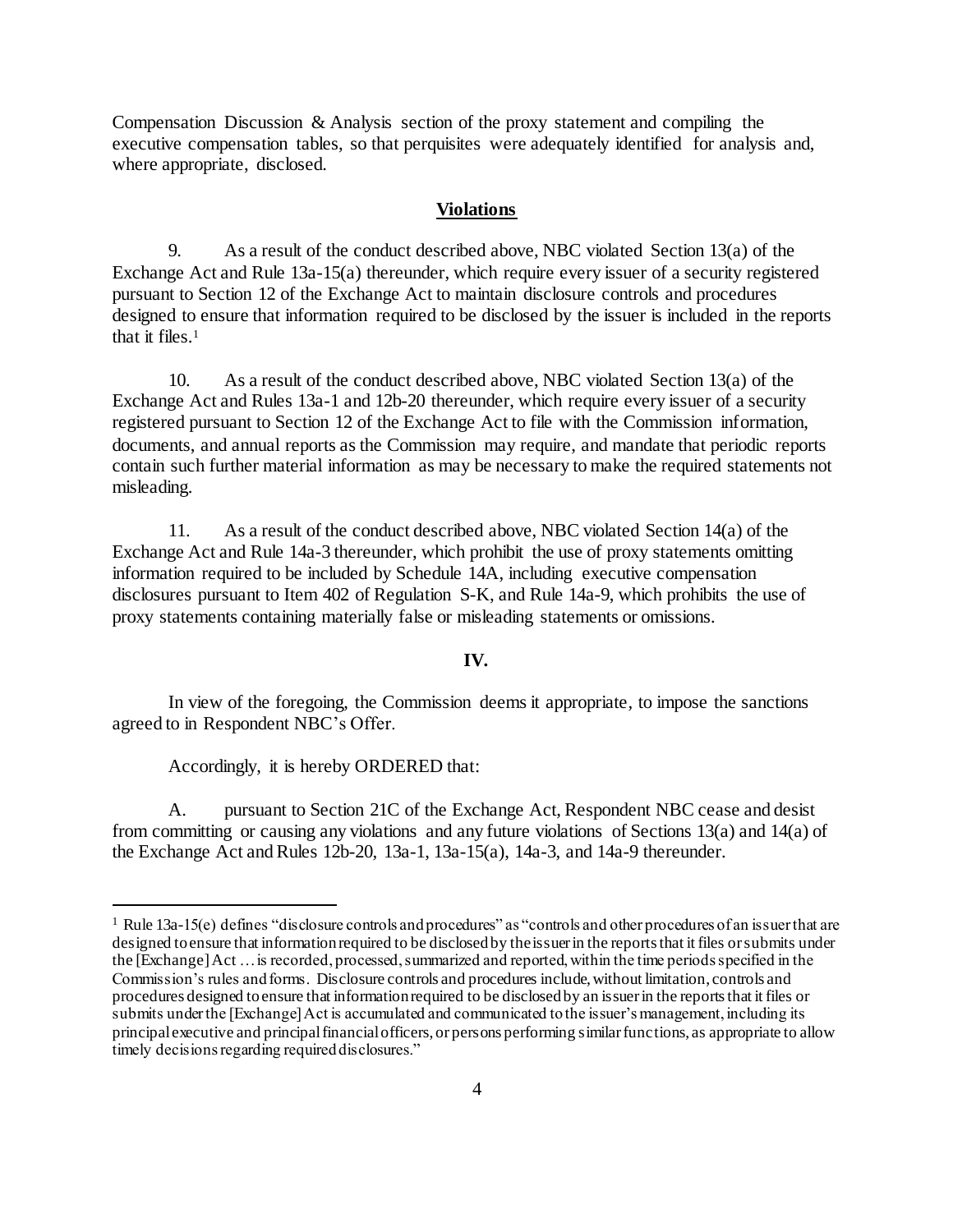B. Respondent shall, within 10 days of the entry of this Order, pay a civil money penalty in the amount of \$481,920 to the Securities and Exchange Commission for transfer to the general fund of the United States Treasury, subject to Exchange Act Section 21F(g)(3). If timely payment is not made, additional interest shall accrue pursuant to 31 U.S.C. §3717.

- C. Payment must be made in one of the following ways:
	- (1) Respondent may transmit payment electronically to the Commission, which will provide detailed ACH transfer/Fedwire instructions upon request;
	- (2) Respondent may make direct payment from a bank account via Pay.gov through the SEC website a[t http://www.sec.gov/about/offices/ofm.htm;](http://www.sec.gov/about/offices/ofm.htm) or
	- (3) Respondent may pay by certified check, bank cashier's check, or United States postal money order, made payable to the Securities and Exchange Commission and hand-delivered or mailed to:

Enterprise Services Center Accounts Receivable Branch HQ Bldg., Room 181, AMZ-341 6500 South MacArthur Boulevard Oklahoma City, OK 73169

Payments by check or money order must be accompanied by a cover letter identifying NBC's name as a Respondent in these proceedings, and the file number of these proceedings; a copy of the cover letter and check or money order must be sent to Jason Burt, Division of Enforcement, Securities and Exchange Commission, 1961 Stout Street, Ste. 1700, Denver CO 80294-1961.

D. Amounts ordered to be paid as civil money penalties pursuant to this Order shall be treated as penalties paid to the government for all purposes, including all tax purposes. To preserve the deterrent effect of the civil penalty, Respondent agrees that in any Related Investor Action, it shall not argue that it is entitled to, nor shall it benefit by, offset or reduction of any award of compensatory damages by the amount of any part of Respondent's payment of a civil penalty in this action ("Penalty Offset"). If the court in any Related Investor Action grants such a Penalty Offset, Respondent agrees that it shall, within 30 days after entry of a final order granting the Penalty Offset, notify the Commission's counsel in this action and pay the amount of the Penalty Offset to the Securities and Exchange Commission. Such a payment shall not be deemed